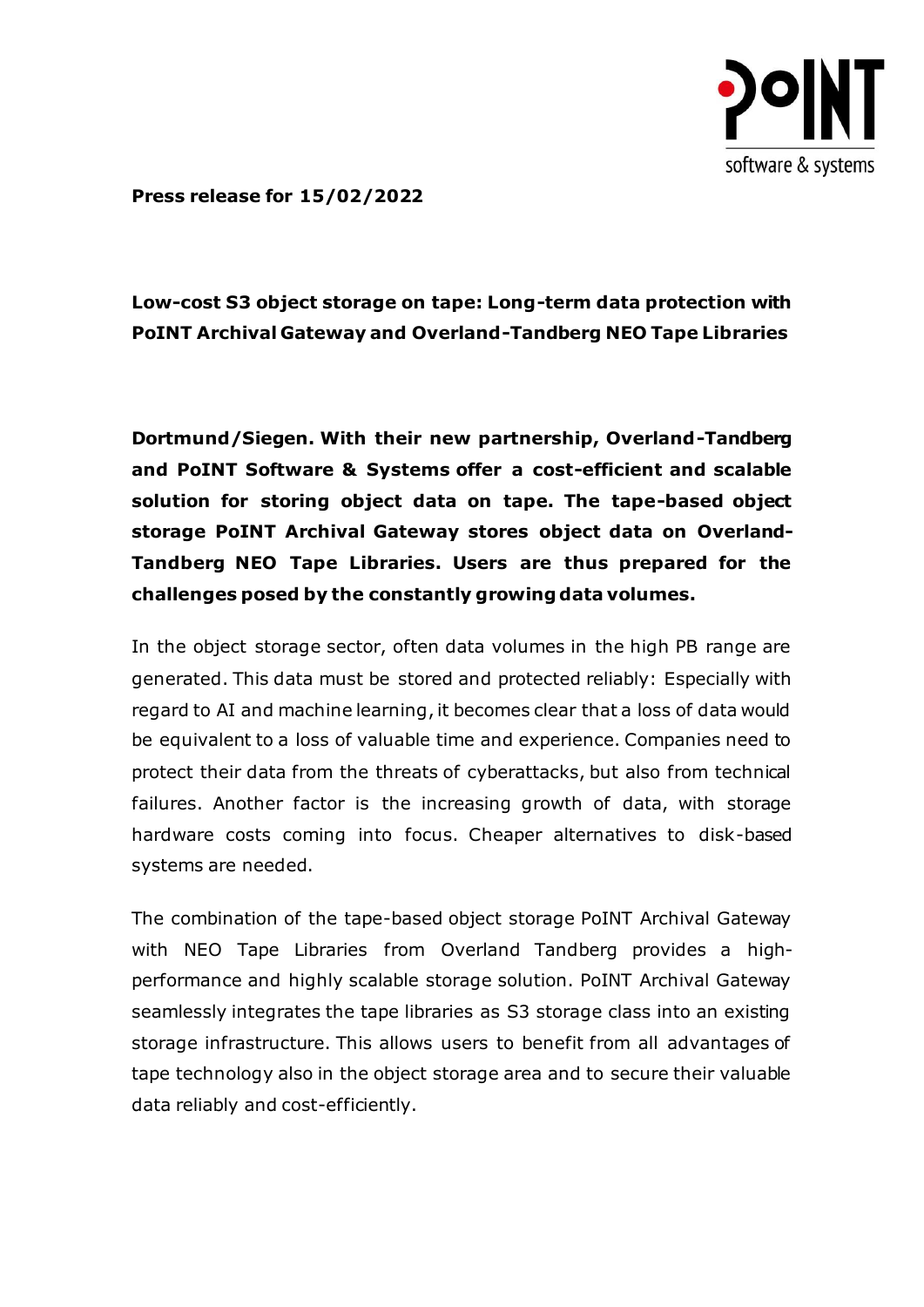

"PoINT Archival Gateway enables the use of our NEO Tape Libraries as object storage," says Andreas Arndt, VP Sales EMEA and APAC at Overland-Tandberg. "This allows organizations to leverage our proven NEO Tape Libraries for a variety of other use cases. Whether it's as target storage for Big Data applications, for backing up important cloud data, or for long-term archiving of object data."

Sebastian Klee, CMO at PoINT, adds: "By collaborating with Overland-Tandberg, we can offer our customers maximum flexibility. Our joint solution is scalable from 216 TB to 40 PB, meeting the current and future requirements that companies face in the storage sector."